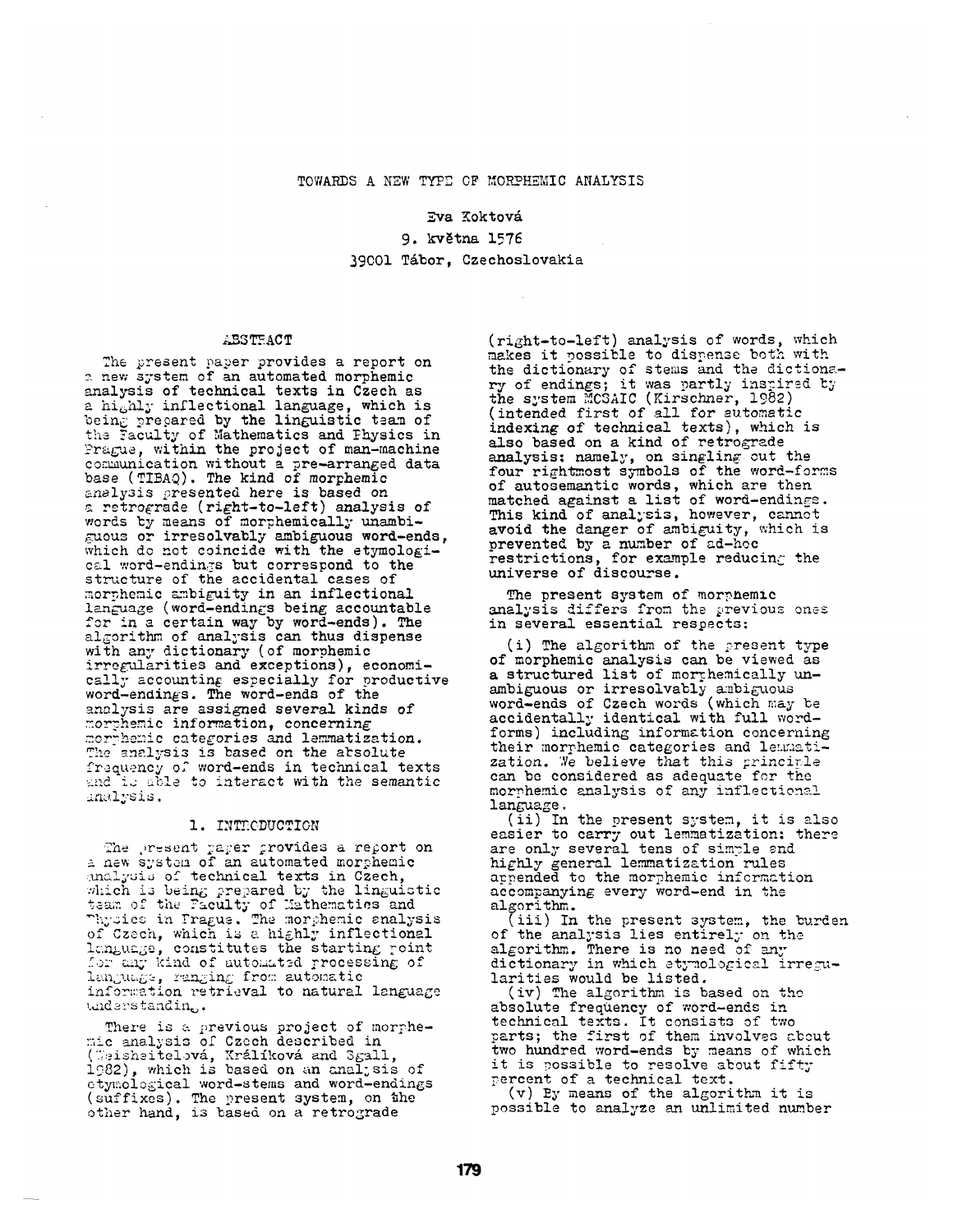.of new (newly coined) words with productive etymological word-endings. Thus, both the user and the linguist are relieved of the work which must be usually done when a new lexical item is being incorporated into a system of morphemic analysis of an inflectional language.

(vi) The algorithm is going to be implemented in *PL/1* within a system of natural language understanding, namely the project of man-machine communication called TIBAQ (Text-and-Inference Based Answering of Questions, cf. (Hajičová and Sgall, 1981)) with no pre-arranged data base and with the capacity of self--enriching by information drawn from the text; the project is based on the linguistic theory of the Functional Generative Description.

(vii) Underlying the algorithm is a large amount of empirical work; it analyzes several tens of thousands of (autosemantic and synsemantic) words (drawn from a retrograde dictionary of Czech, cf. (Slavíčková, 1975)), including the word-forms of inflected words. The choice of the autosemantic lexical units to be analyzed was carried out with respect to technical texts concerning microelectronics.

# 2. THE PHILCSOPHY OF THE SYSTEM

The major novelty of the present approach consists in the conception of (morphemically unambiguous or irresolvably ambiguous) word-ends, which do not correspond to the (etymological) word- -inflection and word-formation endings but to the cases of accidental morphemic ambiguity in an inflectional language, every word-ending being accountable for by at least one word-end (piece of output information). On the other hand, every word-end corresponds to (stands for) at least one lexical word, and due to the cases of morphemic ambiguity, it represents at least one word-form. A word-end is usually equivalent to a part of a word-form, but accidentally it may be equivalent to a full word-form.

The algorithm of analysis, embodying conception of procedural morphemics, can be viewed as a structured list of word-ends arranged in a branching structure consisting of <u>yes-no</u> answers to queries, with corresponding sequences (strings) of symbols of increasing length, which is due to the retrograde adding of symbols (we use 40 letters of the Czech alphabet, including the ones with diacritics), until morphemically unambiguous or irresolvably ambiguous word-ends are found (morphemic ambiguity counting as a valid result of the analysis, since it can be resolved, in most cases, by means of the syntactic analysis). The word-ends are assigned

the kinds of information as described in section 3.

In the present system of morphemic analysis, there is no place for the notion of (etymological) irregularity, all word-ends being equally "regular"; the differences between them can be accounted for e.g. in terms of their length or of their positions on the scale of absolute frequency (cf. section 5). It may even be the case that an etymologically highly irregular word-form can be analyzed by a relatively small number of symbols (of its word-end), and the other way round.

In the horizontal progress of the algorithm (which corresponds to the answer  $yes - a new symbol is added) the output$ </u> information concerns a single word-end, while in the vertical progress (corresponding to the answer <u>no</u> - different symbols than the one(s) in question are added) it usually concerns more than one word-end. These word-ends can be labelled as complementary word-ends with respect to the horizontal word-end(s) in question; they consist of the same sequence of symbols as the correlated horizontal word- -ends with the exception of their respective leftmost symbols, which belong to the complementary set of symbols of the alphabet with respect to the leftmost symbol(s) of the horizontal word-end(s), according to the combinatorics of letters in existing Czech words (for example, the complementary word-ends to the horizontal word- -ends <u>/měr, úměr, ýměr</u> are only four: <u>áměr, íměr, oměr, ůměr</u> (the symbol / stands for the end of the word, i.e. indicates a word-end in the form of a full word-form)). Throughout the algorithm, the notation concerning the complementary word-ends is abbreviated in that in their place only their common output information is written (cf. the three occurrences of A in Pigure 1 below).

The conception just discussed can be illustrated by a chunk of the algorithm accounting for the frequent word- -inflection ending  ${\bf \underline{\check{y}}}$  (which is an adjectival word-ending, ambiguous among nominative and accusative singular masculine- -inanimate, and nominative singular masculine-animate, thus representing the adjectival "normal form,'), which clashes only with <u>/prý</u> (adverb), being accounted for by the three occurrences of the output information A (standing for the morphemic information in question) in Figure 1.

Figure 1. A chunk of the algorithm.

$$
\dot{\mathbf{y}} - \mathbf{y} = \mathbf{p} \mathbf{y} - \mathbf{p} \mathbf{y} - \mathbf{p} \mathbf{y} - \mathbf{B}
$$

The three occurrences of A in Figure I can be indicated, for the sake of clarity, as  $A_1$ ,  $A_2$  and  $A_3$ :  $A_1$  (corresponding to the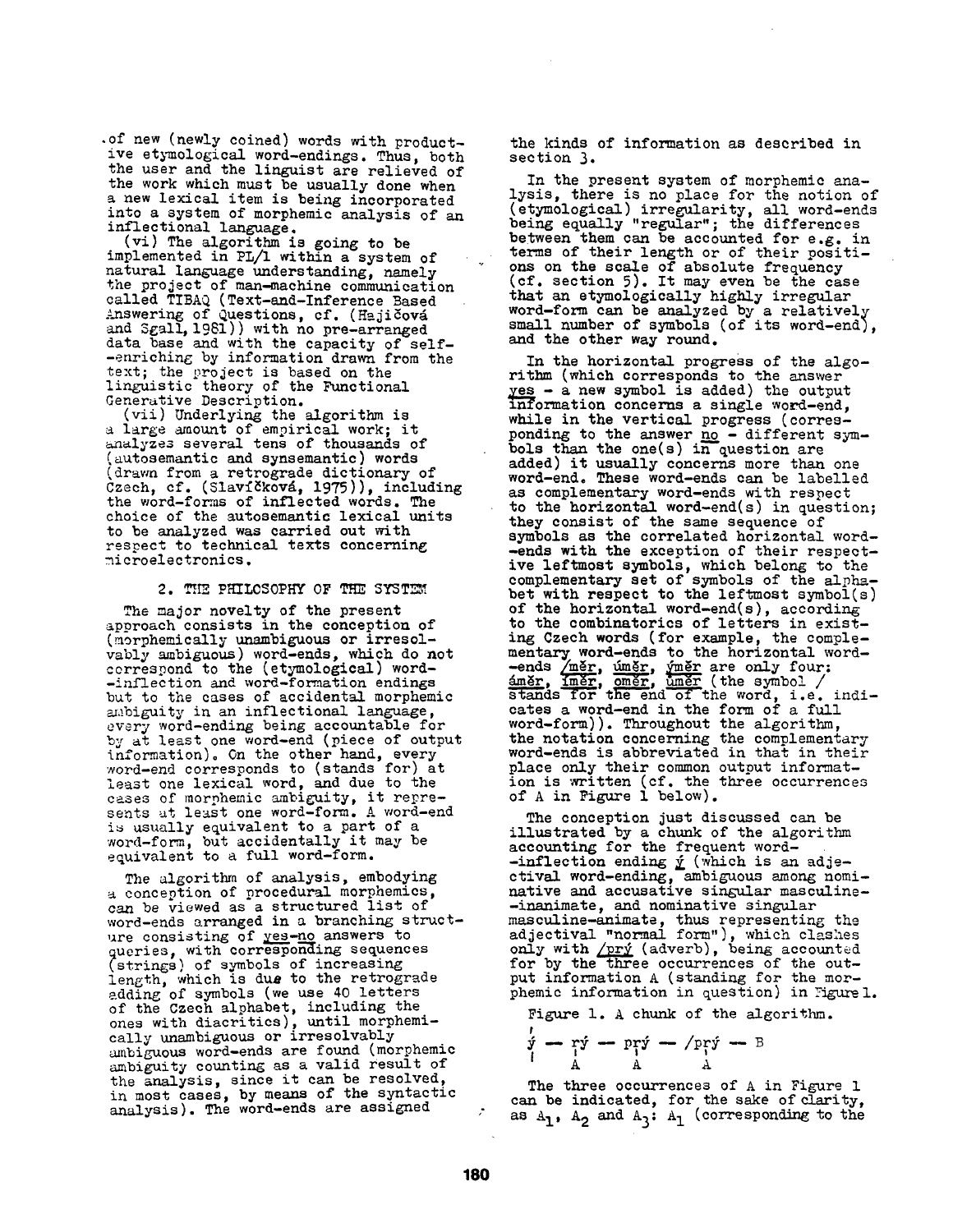horizontal string  $r_{y}$  accounting for those Czech adjectives (in the given form) whose penultimate symbol is different from r (such as  $velky$  (big)),  $A_2$  (correspondIng</u>

to the horizontal string  $\overline{pry}$ ) accounting for those Czech adjectives (in the given form) whose second symbol from the right is <u>r</u> and whose third symbol from the right is different from p (such as dobry (good)), and  $A_3$  (corresponding to the

horizontal word-end <u>/prý</u>) accounting for those Czech adjectives (in the given form) whose third and second symbols from the right are  $\bm{\text{pr}}$ , respectively, and whose fourth symbol from the right is different from */,* i.e. which are longer than three symbols (in Czech, there is only one such adjective, namely <u>kyprý</u> (loose, plump)). Cn the whole,  $A_7$ ,  $A_9$  and  $A_3$  account for all Czech adjectives (in the given form).

### 3. KINDS OF INFORMATION

The word-ends (i.e. the horizontal word-ends and the complementary word-ends with respect to the given horizontal word-ends) are assigned the following kinds of information.

A. Morphemic information.

(i) The information concerning part-of- -speech categories includes the distinction between Nouns, Verbs (these kinds of information are further subcategorized), Adjectives (A), Adverbs (B), Prepositions (C), Conjunctiuns (D) and Pronouns (Zj) (there are distinguished three kinds of pronouns, namely those which function as nouns, those which function as adjectives, and those which function both ways).

(ii) The information concerning grammatical categories includes the following distinctions (with respect to the part- -of-speech categories).

(a) Declension.

(aa) Case (six cases, indicated as l, 2, 3, 4, 6 and 7) is distinguished not only with nouns, but due to grammatical agreement, also with adjectives and pronouns.

(bb) Number (singular and plural, indicated as sg and pl, respectively) is distinguished with nouns, and due to grammatical agreement, also with adjectives, pronouns and verbs.

(cc) Gender (combined with animateness) is distinguished with nouns, and due to grammatical agreement, partly also with adjectives, pronouns and verbs (with verbs, for example, in the past and passive participles plural). With nouns, four genders are distinguished: masculine-  $-in an\bar{i}$ mate  $(N)$ , masculine-animate  $(2)$ , feminine  $(F)$ , and neuter  $(S)$ . The category of animateness is involved rather

with masculine then with feminine and neuter nouns because with plural masculine nouns the difference in animateness is present, due to grammatical agreement, also with verbs and adjectives in the above mentioned way, and because in technical texts substantially more masculine- -animate than feminine-animate nouns are found.

(b) Conjugation.

With verbs, there is distinguished person (three persons, with the exception stated in section 4), number (cf. (bb) above), tense (present, past and future), mood (indicative and imperative), and voice (active and passive). As concerns notation, usually several kinds of information are collapsed in a single abbreviation, cf. K standing for the third person singular active indicative present.

There is no need of information concerning the inflectional types of nouns, adjectives and verbs; for example the word-ends corresponding to the class of nouns represented by the word-forms katodami (by cathodes) and vlastnostmi (by properties) (both 7 pl) are assigned the same morphemic information, though the word-forms in question belong to etymologically quite different types of inflection of (feminine) nouns (of. the difference between the word-inflection endings,  $ami$  and  $mi$ , respectively).

B. Lemmatization information.

Lemmatizatimn, i.e. convering an inflected word-form into the normal form (i.e. 1 sg with nouns, 1 sg masculine with adjectives and pronouns, and the infinitive form with verbs) has a specific purpose, being connected with those applications of morphemic analysis which concern the terminological elements of technical texts (such as automatic indexing).

In the present system, lemmatization is carried out by a retrograde erasing of a certain number of symbols (possibly zero) and by adding a number of specific symbols (possibly zero) to what has been left after the erasing; in lemmatization (unlike in the rest of the algorithm) we work with diacritic marks as specific symbols. In this way, lemmatization can be accounted for by means of several tens of simple and highly general rules, cutting across the inflectional endings and also across the inflectional types of different part-of-speech categories. It should be pointed out that lemmatization concerns rather the concrete words (word-forms) found in a text than the word-ends themselves: though the majority of the lemmatization rules operate on word-ends (concerning usually only a part of a word-end, which is close to a word-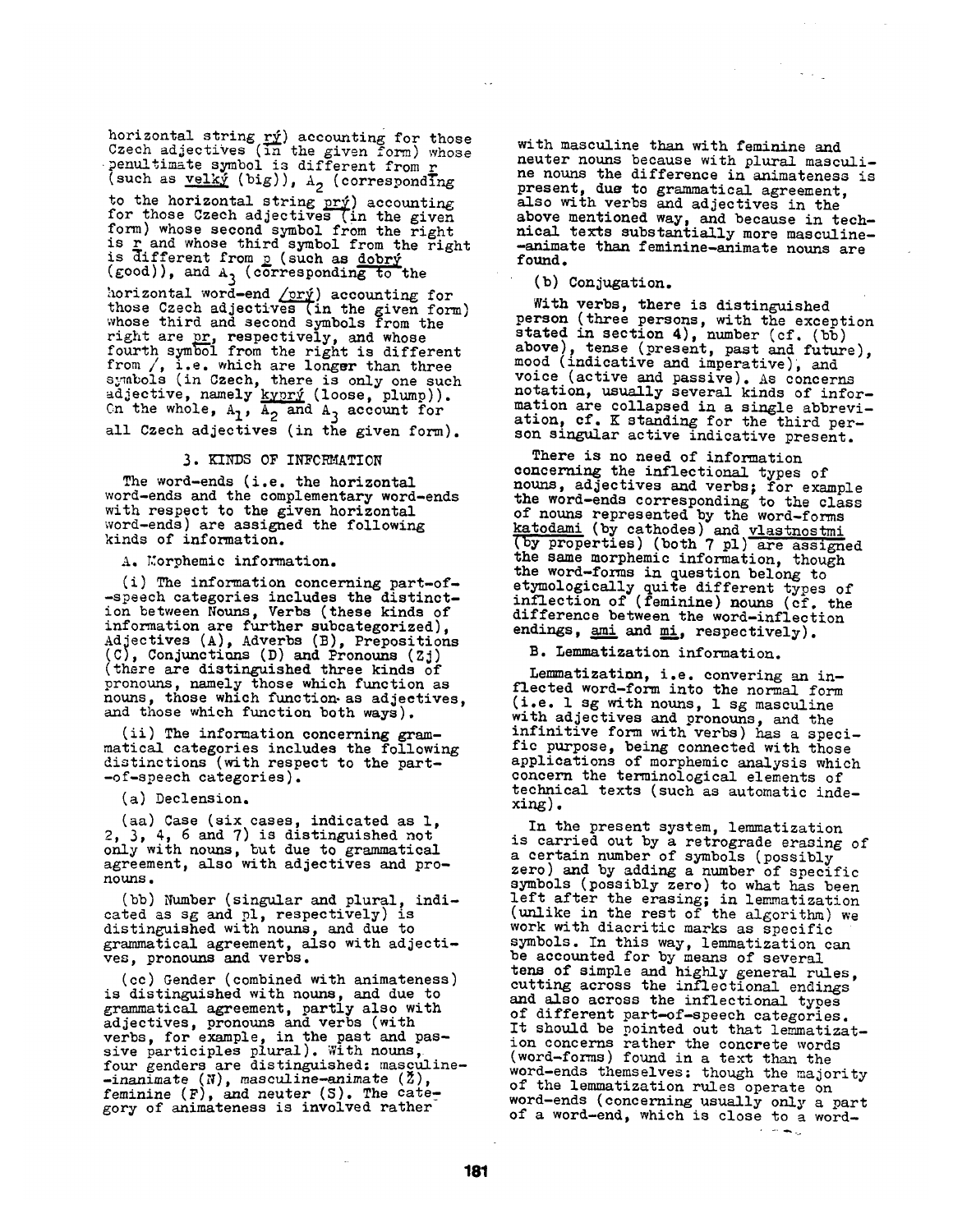-ending, cf. the symbol  $y$  in the word-end tody, corresponding to the word-form katody), in exceptional cases, for example where the stem of a word is affected by an alternation, the erasing may reach to the left of the concrete word, i.e. behind the word-end; cf. the word-end ste (consisting of three symbols), which, with some  ${\tt simplifications,~unambi}_\ell$ uously indicates a verb (K), but which is not sufficient for the lemmatization of such verb-forms as roste (grows) to their infinitives  $(\underline{r}$ ist (to  $\underline{\varepsilon}$ rew)), where four rightmest symbols of the concrete word should be considered.

The rules of lemmatization have generally the form  $[X; abc...]$ , where X stands for the number of the symbols to be erased, and abe..., for the specific symbols tc be added. In the algerithn, the rules are usually referred to by numbers, and listed in an appendix. Thus, for example, Rule 2 ([1; a]) converts (cathodes;  $F$  2 sg  $\frac{1}{2}$  4 pl) into <u>kate</u> (cathode;  $F$  1 sg) by erasing one symbol (namely  $\underline{v}$ ) and by adding one symbol (namely <u>a</u>). (i stands for the relation of  $=$   $\text{mbi}$   $\text{cufy}$ .

Every lemmatization rule has at least one application to various types of morphemic categories concerning not only different distinctions within a single  $\rho$ art-of-speech category (typically, different genders with nouns) but also different ~art-of-speech categories (for example, a single lemmatization rule can be applied to nouns, adjectives, and verls): this means that a lemmatization rule may concern, in any of the part-ofspeech categories in question, more than  $_{\rm on}$  word-ending (e.g. of different gender), and these word-endings may be in turn \_zbi~uou- %etw~.en various case-and-ntun%er . ئالەشقىي ئاتامىي

This can be illustrated by Rule 6 and  $~\ldots$ ule 3.  $~\ldots$ ule 6 ([1;  $\not\!\!E$ ] – erase one symtol, add nothing) cuts across nouns, uu jectives, and verbs, converting  $e_{\bullet}$ . c.o.je ( communications) to <u>spo.</u>] ( communi- $\overline{\text{cation}}$ ;  $\frac{\text{diam}}{\text{cation}}$  (by joung ..., to joung ...)<br>...) to  $\frac{\text{diam}}{\text{cation}}$  (young), and yysáty (sucked  $\left(\mathfrak{f}\right)_1$   $\mathfrak{g}\left(\mathfrak{f}\right)$  - erase two symbols, add nothing)  $\widetilde{\text{h}}$ a:  $\widetilde{\text{g}}$  applications (to all genders of *notu~s* znd to ~j~ctivcs) and corre~.onds, on the whole, to 16 word-endings, out of which two are two-ways ambiguous as concerns caue and number. The 16 word--endings are illustrated by the word- $-$  forms in Figure 2 (where  $\overline{obvod}$  = circuit, odb<u>orník</u> = expert, <u>katoda</u> = cathode, vlastnost = property, relace =  $relation,$  staveni = building,  $m$ lad $\gamma$  = young, and puvodni = original).

Pigure 2. Lemmatization.

Ç.

- N: <u>obvodě</u> (6 s*g*); <u>obvodem</u> (7 sg); (2 pl)
- $\zeta$ : odborníkem (7 sg); odborníků (2 pl)
- F: katodám, vlastnostem (3 rl); katodami, vlastnostmi, relacemi **(7** pl)
- S: staveních (6 pl); staveními (7 pl)
- A: <u>mladých, nůvodních</u> (2 % 6 pl); <u>mladými, původními</u> (7 pl).

In the above survey, the words which are assigned common information (e.g. <u>katodami, vlastnostmi, relaceni</u>) beleng to etymolegically different types of inflection, which, however, need net be distinguished here: though the lemmatization rules can be arranged in a scale according to their complexity or range of application, the present method of lemmatization covers both simple (regular) and complicated (irregular) types of word-inflection and word-formation in an equally economic manner.

C. Semantic information.

The semantic analysis by means of the retrograde morphemic analysis is s yet unfinished, but presumably smoothly feasible task, which will be based on the account of productive word-endings by means of word-ends.

The considerations concerning the semantic analysis should start from establishing a set of semantic categories (classes) of nouns and 9ossibly also adjectives which are considered to be relevant for the analysis of technicel texts. In addition to the consideration of productive word-endings, there can be also introduced into the algorithm such word-ends which account for semanticzlly relevant but only restrictedl~- productive word-formation endings (such as <u>detr</u> (meter)), if such word-ends have been "hidden" in the complementary word-ends of the algorithm (for example, it may happen that a productive word-ending coinciding with a single word-end (such as tko, cf. below) is "hidden" in this way $\sqrt{$ .

In establishing the set of semantic categories, we can draw from (Buránová, 1980) and (Kirschner, 1983), proposing that there should be introduced for example the category of Instrument (Tool) (as expressed by the productive word- -endings <u>dlo, tko, ač, ič, čka, ér, or</u>, and by the restrictedly productive word-endings metr, graf, fon, and skop), <u>ení, ění, áž</u> and <u>za</u>), Property (<u>cst, ita</u> and  $\texttt{ance}$ ),  $\texttt{ctc.}$ 

The information concerning semantic

 $\ddot{\phantom{a}}$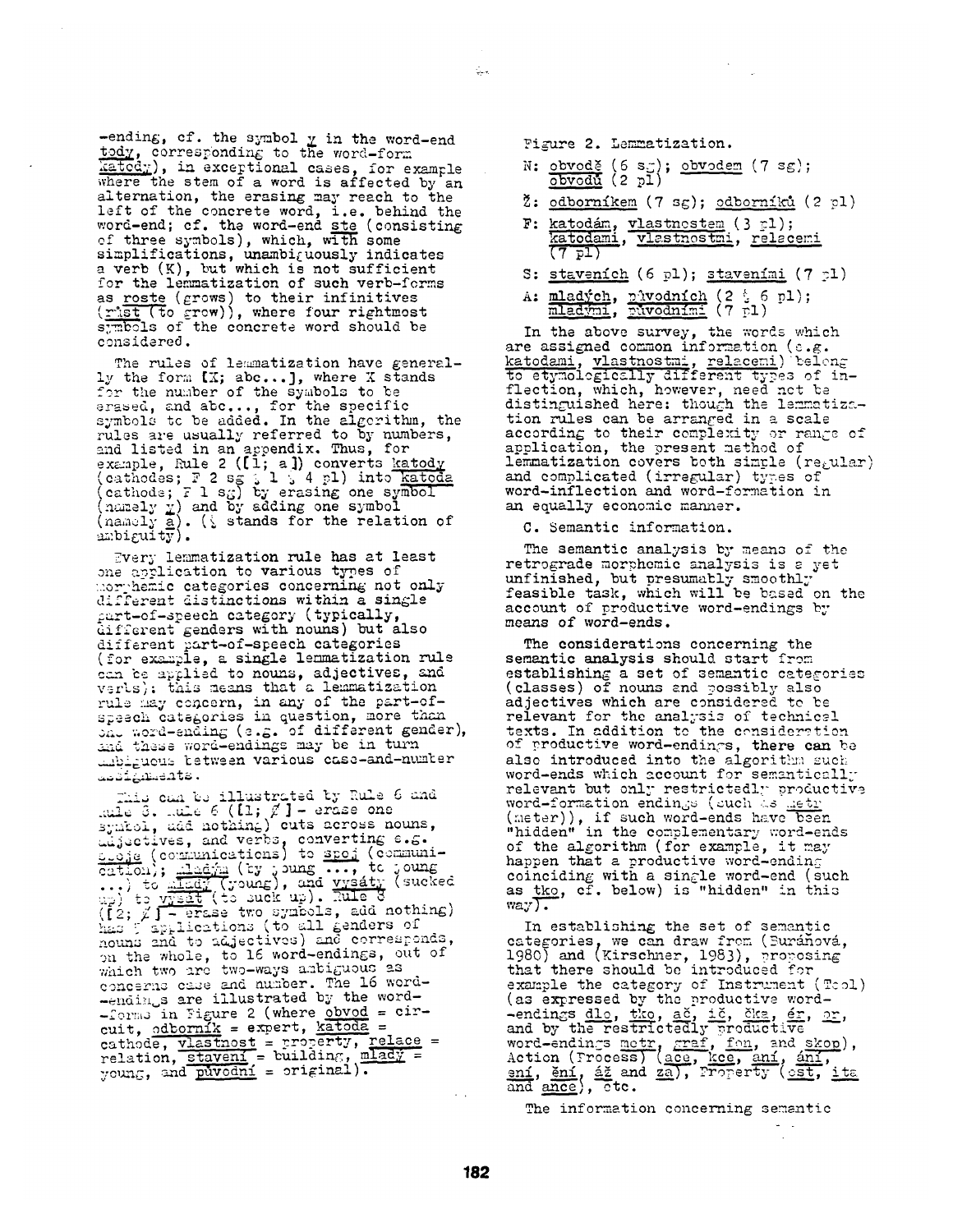analysis can be rendered by indicating certain pieces of output information as semantically relevant (with respect to the classification of semantic categories), but presumably it will be even possible to state this kind of information essentially only in an appendix to the algorithm. Such an appendix should consist of the specification that every word-end (this concerns also complementary word-ends) whose rightmost symbols coincide with the word-ending in question (because a word-end is usually longer than, or identical to, the word-  $_{\rm{ending}}$  which is accounted for by it) and which is assigned certain morphemic information (concerning usually gender) corresponds to the semantic category in question; of. all word-ends whose three rightmost symbols are <u>ací</u> and which are assigned the output information  $F$  7 sg  $\sqrt{ }$ 2 pl (such as <u>laci</u>, which is "hidden" in the complementary word-ends) correspond to the semantic category of nouns of action (in this case, <u>ací</u> is correlated to the normal form with ace, which is the Czech equivalent of the English <u>ation</u>). Fossible exceptions to the semantic infor-  $\overline{\phantom{a}}$  $\text{mation concerning the word-ends which}$ account for the word-endings in question should be indicated directly in the algorithm (e.g. by superscripts in the output infer:nation); for example, the above- -mentioned nominal word-ending <u>aci</u> (which  $s$  is tematically clashes with the adjectival word-endind  $\underline{\texttt{acl}}$  N  $\frac{r}{s}$  F  $\frac{r}{s}$  S 1,  $\frac{4}{s}$  sg  $\frac{r}{s}$  Z  $1$  sg  $\Box$   $7$  2, 3, 6, 7 sg  $\Box$  N  $\Box$  Z  $\Box$  F  $\Box$  S  $\Box$ l, 4 pl, and thus is accounted for by s bout 3C pieces of output information) has about five semantic exceptions to it (such as nadací (nadace = grant, support  $\frac{1}{\sqrt{2}}$  neither action nor result of action)), for which there should be established  $v_{\perp}$  scial word-ends in the algorithm, with the indication, in the output information, of their sementic exceptionality (with respect to the other word-ends whose  $\mathbf{r}$ i $_{c}$ htmost symbols are <u>ací</u> and which cre  $...$ esigned the output information in  $\blacksquare$ question), i.e. of their non-membership in the class of nouns of action.

#### 4. AMBIGUITY

This section brings information concerning (i) cases of morphemic distinctions not included in the algorithm; (ii) genuine irresolvable cases, and (iii) cases of morphemically irresolvable ambiguity.

(i) Cases of morphemic distinctions not included in the algorithm. We prefer not to include in the algorithm of analysis (with possible exceptions) morphemic distinctions concerning these word- -inflection endings which occur in technical texts only rarelj or not at all,  $gamma_{\rm gr}$  the following distinctions:

Ca) Verbs: 1 sg indicative present (such as <u>předpokládám</u> (I suppose)); 2 sg indicative present (such as predrokládá (you suppose)); 2 sg imperative (such as (choose)); transgressive forms (such as <u>předpokládaje</u>, <u>předpokládajíc</u>, <u>předpokládajíce</u> (supposing)), and 1 and 2 pl imperative are assigned only the morphemic but not the lemmatization information because these forms are supposed not to be semantically relevant.

(b) Nouns:  $5$  sg and pl (such as odbor $n$ iku!  $($ expert! $)).$ 

(c) Adjectives: masculine-animate pl (such as vysocí (tall)).

(ii) Genuine irresolvable cases. By the present kind of analysis, there fractically cannot be resolved, in spite of their regular inflection, geographical and personal proper names, their multitude preventin<sub>t</sub> the linguist from empirically establishing their (unambiguous or ambiguous) word-ends. This can be partly overcome by introducing into the analysis the recognition of capital letters and/or by establishing a "right set" of proper names to be analyzed (which seems to be an easier task with  $\varepsilon$ eographical names, cf. <u>Evropa</u> (Zurope),  $\frac{Finala}{P}$  (Prague), etc.). On this solution, for example, the accusative form of Praha (F), namely <u>Prahu</u>, would yield a case of morphemically irresolvable ambiguity with the locative form of  $prán$  (N; threshold), namely prahu. Also certain frequent personal names can be treated in this way (cf. Schottkyho dioda (the diode of Schottky)).

(iii) Cases of morphemically irresolvable ambi $\varepsilon$ uity. The cases of this kind of ambiguity concern all of the morphemic categories as well as lemmatization, occurring singly or as combined in various ways. In what follows, the relevant caces  $\,$ of ambiguity are indicated by  $\frac{1}{2}$ , and the other cases of ambiguity are inducated by commas or semicolons.

(a) Ambiguity concerning only part-of--speech category; cf. the ambiguity of the word-ends corresponding to non- -inflected words, such as the ambiguity of the word-end <u>tř</u> between adverb end preposition (E  $_{\circ}^{\circ}$  C), <u>tř</u> standing for several words including e.g. <u>vevnitř</u> (inside) or zevnitř (from inside).

(b) Ambiguity concerning part-of-speech category in combination with other kinds of ambiguity; cf. the ambiguity of the word-ends corresponding to inflected words, such as the ambiguity of the wordend <u>/rust</u> between noun and verb (N 1, 4  $\mathtt{s}_{\mathcal{S}}$   $\backslash$  Infinitive: growth  $\backslash$  to grow), or the ambiguity of the word-end <u>/rov</u>ná between adjective and verb (A  $\overline{\text{F I}}$   $\overline{\text{s}_\text{f}}$  $S$  1, 4 pl  $\zeta$  K: direct  $\zeta$  straightens).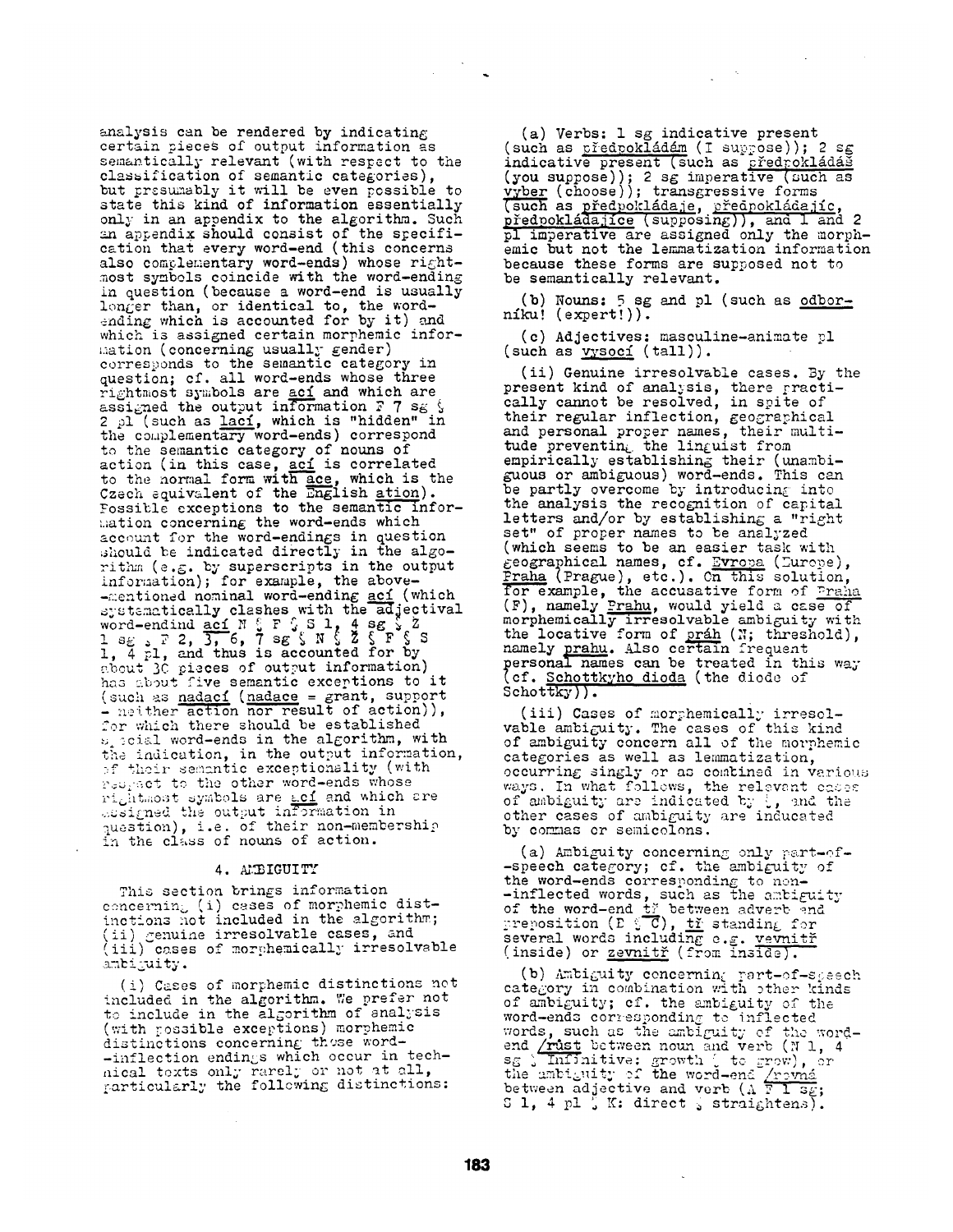(c) Ambiguity concerning only gender, cf. the ambiguity in gender concerning word-inflection endings with adjectives, such as the ambiguity of the word-ends (coinciding, with one exception, with word-inflection endings)  $\v{ych}$  (2, 6 pl) and  $\frac{\gamma_{\rm{ml}}}{\gamma_{\rm{gal}}}$  (7 pl), which are ambiguous among all<br>genders (N  $\zeta$   $\zeta$   $\zeta$   $\zeta$   $\zeta$   $\zeta$ ).

(d) Ambiguity concerning gender in combination with other kinds of ambiguity:

(aa) Ambiguity concerning gender in combination with case and number, cf. the word-end /set, which is ambiguous between masculine-inamimate and neuter noun (N l,  $4$  sg  $\$$   $\mathsf{S}$  2 pl: set  $\$$  of hundreds).

(bb) Surface-syntax ambiguity concerning gender in combination with underlying ambiguity concerning case and number, cf. the word-end <u>/řádky</u> (lines), which is ambiguous between masculine-inanimate and feminine noun (N l, 4, 7 sg  $\frac{1}{3}$  F 2 sg; 1, 4 pl). This ambiguity in gender, however, is not present on the underlying level of Czech, where only a single lexical item (masculine-inanimate noun) is hypothesized to occur, as corresponding to the two surface normal forms (i.e. masculine-inanimate and feminine), the two surface genders accidentally yielding ambiguity in the word-end (word-form)  $/$ řádk $\chi$ .

(cc) Ambiguity concerning gender in combination with animateness (and case), cf. the word-end  $/$   $\delta$ len (member), which is ambiguous between masculine-inanimate and masculine-animate noun (N 1, 4 sg  $\S$   $\check{z}$ 1 sg). (In the majority of the other cases of the inflection of masculine nouns, the ambiguity in animateness is not accompanied by the case ambiguity.)

(e) Ambiguity concerning only case (and ntunber), not accompanied by any other kinds of ambiguity, cf. the word-end <u>tody</u>  $(F 2 s g \; i \; 1 \; i \; 4 p1).$ 

(f) Systematic ambiguity concerning the distinction between geographical names and possessive adjectives derived from lexically corresponding personal names, cf. the word-end  $/$ Benesova (N 2 sg  $\sqrt{5}$ A N 2 sg; F 1 sg; S 1, 4 pl: of Benešov<br>、of Beneš's).

 $(\varepsilon)$  Ambiguity concerning lemmatization, cf. the word-end yváží (K), corresponding to a single word-form vyváží, between lemmatization rules [1; t] and L2; et], corresponding to the infinitives vyvážit (to balance) and  $\overline{vyv4}$   $\underline{z}$ et (to export), respectively. Cf. also the surface-syntax ambiguity in lemmatization with the word-end / řádky (cf. (bb) above), which is surface-syntax ambiguous in gender  $(N: ~\underline{\check{r}}\underline{\check{a}}\underline{\check{d}}ek ~\underline{\xi} ~ F: ~\underline{\check{r}}\underline{\check{a}}\underline{\check{d}}ka).$ 

The present treatment of ambiguity is characteristic of the procedural

conception of morphemics in that the method of accounting for every etymological word-ending by means of at least one word-end (piece of output information) removes from the analysis the systematic ambiguity as well as morphemic irregularities (exceptions) concerning etymological word-inflection and word-formation endings, which have been usually treated by means of various restrictions and other ad-hoc means. Every case of the systematic etymological ambiguity is accountable for by several tens or even hundreds of pieces of output information<br>(cf. the systematic ambiguity of the word-formation ending <u>ací</u> as mentioned in section 3, or that of the word-inflection ending  $y$  among masculine-inanimate,</u> masculine-animate and feminine nouns with additional morphemically irresolvable ambiguity concerning case and number: N 1, 4 7 pl § Z 4, 7 pl § F 2 sg; 1, 4 pl); on the other hand, exceptions to word-endings (in the form of word-ends with different output information) are accountable for by several pieces of output information (cf. the word-inflection ending  *as mentioned in section 2,* which is accountable for by three pieces of output information, representing one exception, or the word-formation ending eni as mentioned in section 5, which is accountable for by five pieces of output information, representing six exceptions).

After resolving the cases of the systematic etymological ambiguity and of  $irre{\texttt{\{}}ularity,$  it is possible to list the remaining (about one hundred) cases of morphemically irresolvable ambiguity (with the exception of the case-number ambiguity accompanying gender ambiguity); such a list can be compared to the list by (Panevová, 1981) involving.anbiguous. word-forms in Czech. Panevová s list, not being lexically restricted with respect to specific applications, includes also proper names, words not occurring in technical texts and forms not analyzed by the present algorithm (such as singular imperative with verbs), but on the other hand, it consists only of full word-forms, thus intersecting with the present list, where first of all ambiguous word-ends in the form of parts of words are involved.

### 5. QUANTITATIVE ASPECTS

The present conception of the algorithm of morphemic analysis is based on the absolute frequency of word-ends in technical texts. In the ideal case, the word- -ends should be arranged with respect to the frequency of their last (rightmost), last-but-one, etc., symbols - a task which itself would require the aid of a computer; for the time being, we must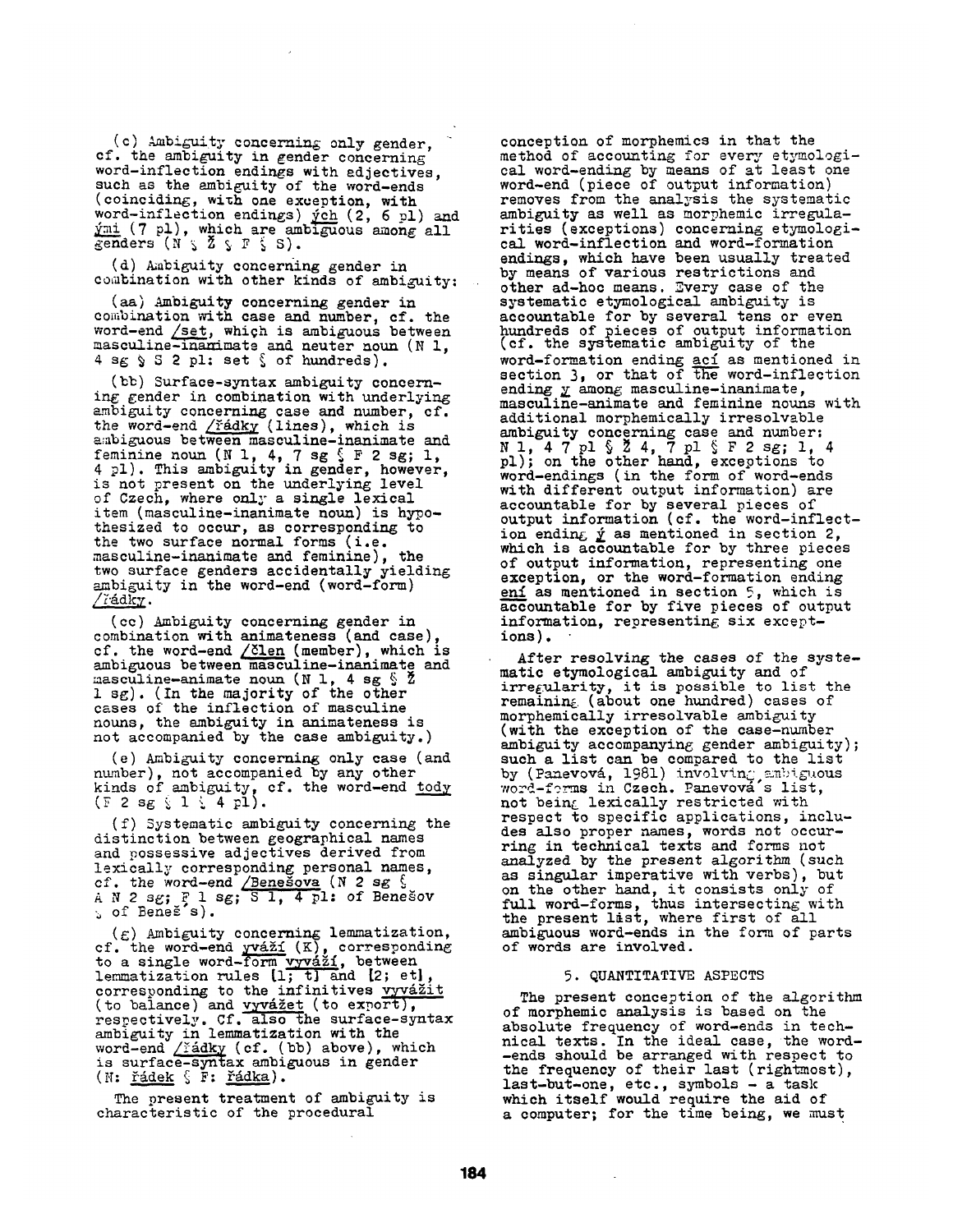work with an approximation, which makes it necessary to divide the algorithm into two parts according to the assumption that the first two hundred word-ends on the scale of absolute frequency, arranged according to a statistical examination concerning the whole word-ends, could resolve about fifty percent of the words of a technical text, while the other word-ends of the algorithm (pieces of output information), arranged according to the frequency of their last symbols, should resolve the remaining portion of a technical text. We assume that out of the about twenty thousand pieces of output information of the broadly conceived preliminary version of the algorithm, only several thousands will be sufficient to cover the words which may occur in a standard technical text (this will lead to a substantial reduction of the preliminary version of the algorithm).

The words included into the analysis fall into four major semantic hyper--categories (not used in the semantic analysiu): (i) words with the most general semantics (including the forms of categorial verbs, such as  $b\bar{y}t$  (to be),  $\gamma$ repositions, such as  $\underline{v}$  (in), etc.); (ii) general terms typical of technical texts (such as metoda (method),  $(s$   $\cdot$ stem),  $\circ$  tc.); (iii) words specific to the Liven technical domain, e.g. microelectronics (such as katoda) (cathode), obvod (circuit), etc.), and  $(iv)$  words typical of other (possibly affiliated) domains (such as cihla (trick), strecha (roef), etc.).

The conception of the most frequent two hundred word-ends (which are arvanged in a special algorithm) can be illustrated by a list involving ten most  $\epsilon_{\tt requent}$  word-ends; in Czech technical  $_{\rm{text}}$ , they belong to the first hypercategory. These word-ends are of three ,:in.u; (=~ ,.",,ord-end~ in the form of *LJarts*   $\circ$  word-forms (which may accidentally coincide with etymological word-endings, ~uch as ~ch or @he); (ii) word-ends in the fozn of full word-forms (such ss  $\gamma$ se or  $\gamma$ ie), and (iii) word-ends in the  $\overline{\text{form}}$  of  $\overline{\text{parts}}$  of word-forms resolvable with minor exceptions (such as  $\Psi$  or  $\widehat{C_{21}}$  ): such word-ends are indicated by  $\mathbf{in}$  . In addition to this, there can be distinguished morphemically .  $_{\rm unc}$ higuous word-ends (cf. <u>/na</u>, <u>/s</u>, <u>/v</u>, uje) vs. morphemically ambiguous word- $\frac{1}{2}$ ch, /se, /<u>18</u>, <u>(enl</u>), ene,  $(f)$ ). In the list in Figure 3, all cases  $\sigma$  ambiguity (including the ambiguity in case and number) are indicated by  $\cup$ ; with /je, for the sake of clarity, the morphemic information is given directly by means of English equivalents.

Figure 3. Prequent word-ends. 2. <u>/se</u> — Zj (reflexive) î <del>C (with)</del> 4. *(*eni) — 8182838485828  $5.$   $\sqrt{\text{na}} - \text{c}$  (on, for) **(and} • /v -- C (in)**  9. <u>uje</u> -- K  $\overrightarrow{10}$ ,  $\overrightarrow{C}$   $\overrightarrow{C}$   $-$  A N  $\frac{1}{2}$   $\overrightarrow{Z}$  1  $\frac{1}{2}$  4 sg  $\frac{3}{2}$  N 4 sg

# 6. CONCLUSION

We have described a not yet implemented but promising system of a right-to-loit morphemic analysis intended for technicul texts in Czech and based on a cenception of morphemically unambiguous or irresol- ${\tt vably}$  ambi ${\it{g} {\tt uous}}$  word-ends as embodyin ${\it{g}}$  . the cases of morphemic ambiguity in an inflectional language. The present system seems to be *more* economic than the previous systems (which are fully or partly based on the conception of etymological word-endings (and word-stems) or on the conception of word-ends as consisting of a fixed, apriori established number of symbols) in that it can dispense with any dictionary as well as with the notion of morphemic irregularity; moreover, it is capable of an interaction with the other levels of analysis, as well as of various adjustments.

The advantages of the present system vis-a-vis the previous systems can be summarized as follows.

(i) Due to the fact that every set of complementary word-ends (with respect to the  $\ell$  iven horizontal word-end(s)) is assigned a common piece of output information, and also to the fact that even a single word-end often corresponds to several words (lexical units) and/or to several word-forms, the number of the pieces of output information necessary for resolving a standard technical text is presumably considerably lower than the number of the word-forms [of both inflected and uninflected words) occurring in such a text.

(ii) The present system is able to account for the word-forms of new (newl; coined) words with productive word--endings automatically, without considering their stems.

(iii) The account of productive word--endings also enables to account for semantically relevant word-endings by indicating the semantically relevant pieces of output information.

 $\ddot{\phantom{a}}$